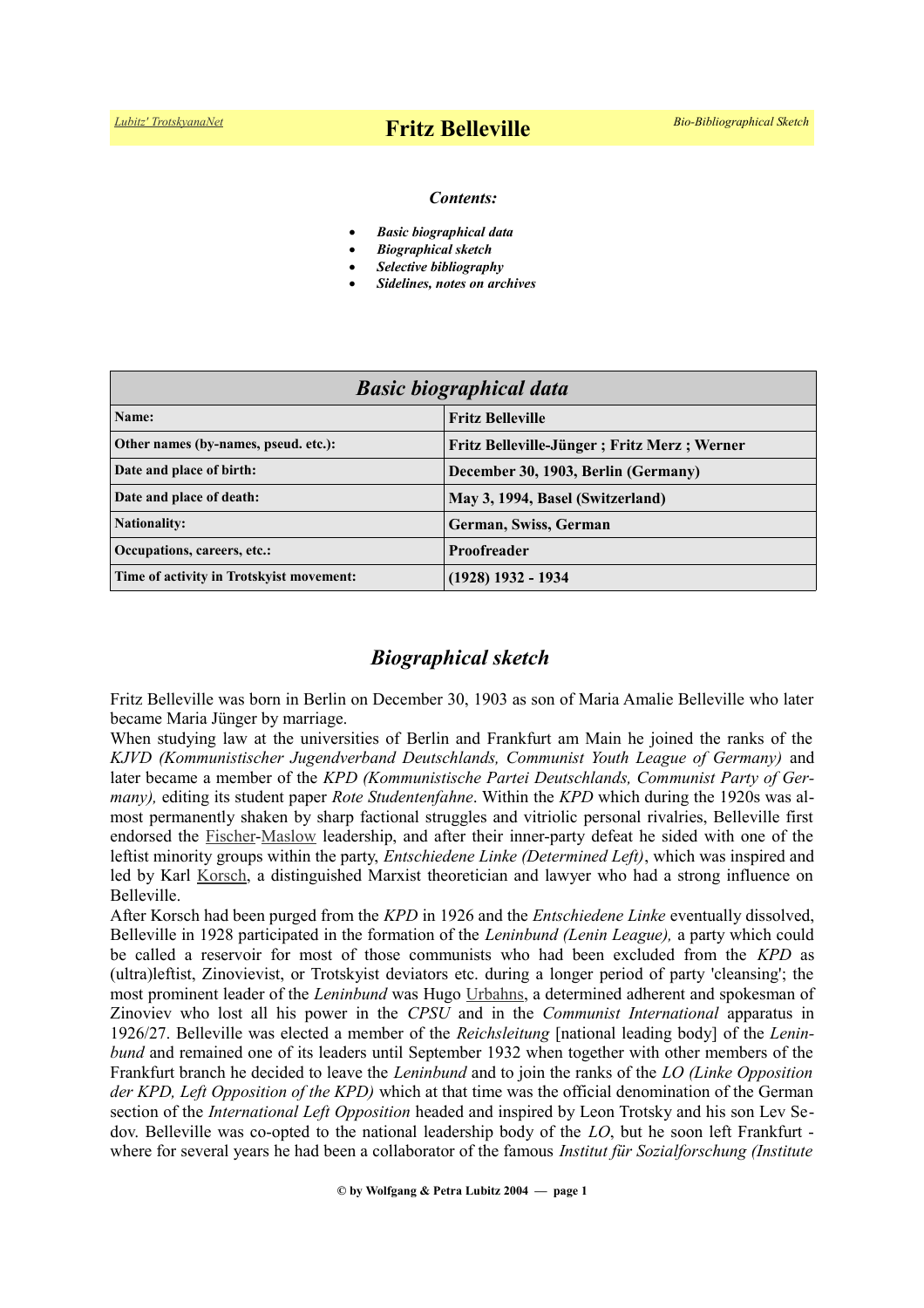*of Social Research)* - and went to Basel (Switzerland) where he was helpful in launching the *MSG (Marxistische Studentengruppe, Marxist Students Group)* and at the same time began to study economics, history and philosophy, specializing in research on problems of the economic reconstruction of the USSR.

In January 1933 Belleville together with Leo Wohler and members of the *Marxistische Studentengruppe* founded the Basel-based *Linke Opposition der KPS (Left Opposition of the KPS)* which some months later joined forces with the *MAS (Marxistische Aktion der Schweiz, Marxist Action of Switzerland*), the Swiss section of the international Trotskyist network which in the meanwhile had been renamed *International Communist League, Bolshevik-Leninists (ICL)*. Because of differences with Walter Nelz and other leaders of the *MAS* concerning the correct assessment of social democracy and of national defence, Belleville already in 1934 left this group and remained unorganized since then.

It seems that he remained a Marxist; he engaged as a lecturer in workers' educational work as well as in the free-thinker movement earning his life as a proofreader at the *National-Zeitung* (Basel), one of the leading Swiss dailies.

After Hitler's seizure of power in Germany, Belleville got the status of a German refugee in Switzerland. During the Second World War, however, he had to spent some time in Swiss detention camps. Expatriated from Germany in 1938 it was only in 1954 that he got Swiss citizenship - although he was married with a Swiss woman since 1946. In 1977 Belleville regained the German citizenship. Aged 90, Fritz Belleville died in Basel (Switzerland) on May 3, 1994.

# *Selective bibliography* [1](#page-1-0)

- *Selective bibliography: Books, collections, journals, bulletins to which Belleville contributed*
- Radek, Karl: Les voies de la révolution russe / Karl Radek. Trad. de Jean-Marie Brohm. Préf. de Fritz Belleville. - Les forces motrices de la révolution russe / Karl Radek. - Paris : Etudes et Documentation Internationales, 1972. - 93 pp.

### *Selective bibliography: Articles about Belleville*

Belleville, Fritz: [Interview mit Fritz Belleville am 29. März 1972 in Basel](http://www.ifz-muenchen.de/archiv/zs/zs-3008.pdf) [Autobiographical notes] [Interview by Wolfgang Jean Stock, available as PDF file, 13 pp. (2.8 MB), copy preserved at IfZ, Munich]

Huber, Peter: Belleville Fritz (\*1903), in: *Huber, Peter: Stalins Schatten in die Schweiz : Schweizer Kommunisten in Moskau*, Zürich, 1994, p. 412. [Short biographical sketch]

Vogelsanger, David: Belleville, Fritz ("Fritz Merz", geboren 1903), in: *Vogelsanger, David: Trotzkismus in der Schweiz,* Zürich, Univ., Diss., 1986, pp. 218-219. [Short biographical sketch]

Wichers, Hermann: Belleville, Fritz, in: *Historisches Lexikon der Schweiz / hrsg. von der Stiftung Historisches Lexikon der Schweiz (HLS). Chefred.: Marco Jorio,* Bd. 2, Basel, 2003, p. 179. [Short biographical sketch]

*Note:* Some more information about Belleville is likely to be found in some of the books, pamphlets, university works and articles listed in the relevant chapters of the *[Lubitz' Leon Trotsky Bibliography \[ISSN 2190-0183\],](https://www.trotskyana.net/LubitzBibliographies/Trotsky_Bibliography/Leon_Trotsky_Bibliography.html)* chiefly chapters  $7.5.08$  and  $7.5.17$ .

<span id="page-1-0"></span><sup>1)</sup> TSB item numbers (e.g. <TSB 0716>) refer to Lubitz' *Trotskyist Serials Bibliography*, München [etc.] : Saur, 1993, which is out of print but [available as PDF file](https://www.trotskyana.net/LubitzBibliographies/Serials_Bibliography/zsn-bibl_ms.pdf) within the framework of the *Lubitz' TrotskyanaNet* website. In TSB you can find detailed descriptions of the respective Trotskyist journals, newsletters, bulletins and the like.